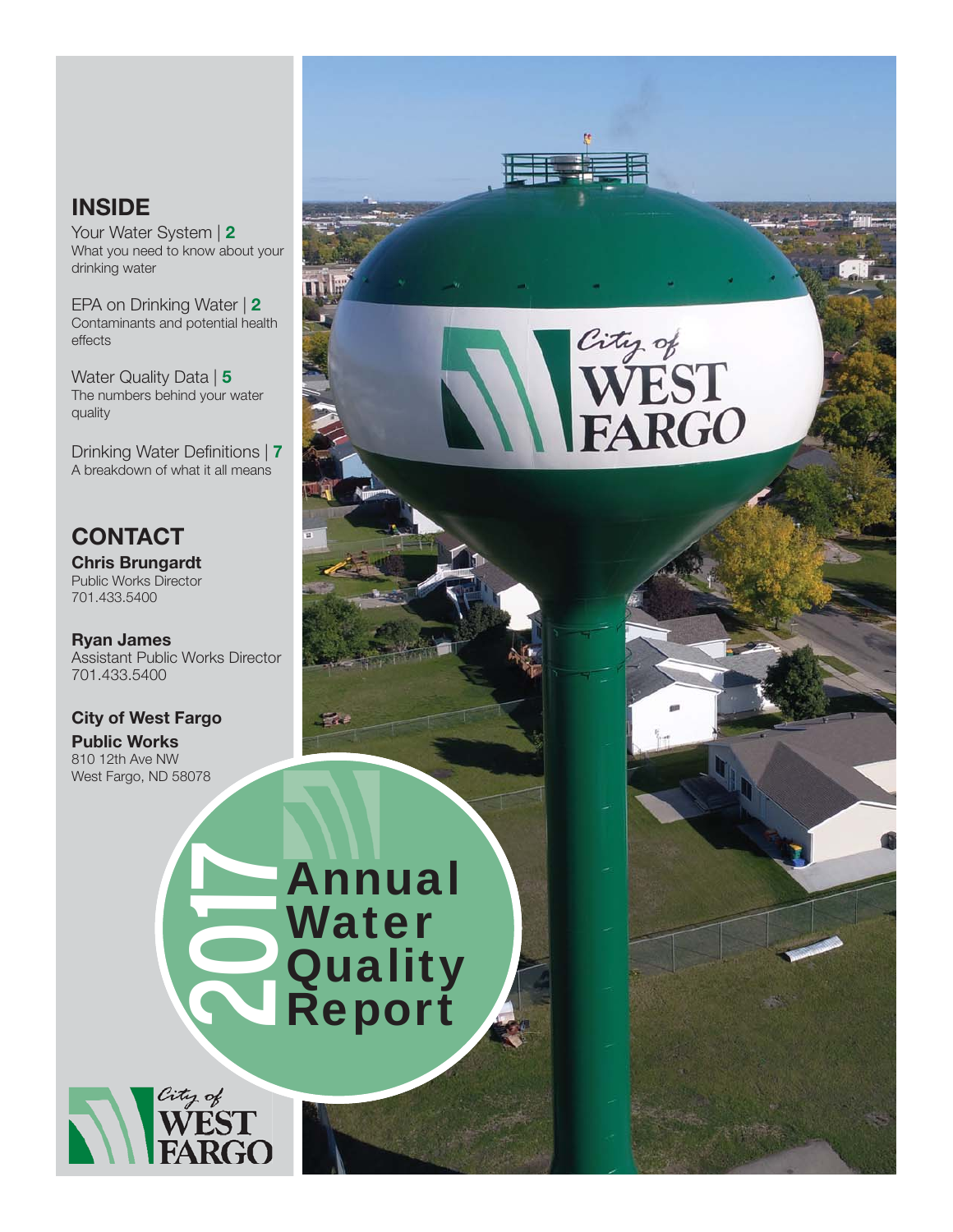# **WATER SYSTEM** INFORMATION

The City of West Fargo Annual Water Quality Report provides information for those whose drinking water is supplied by the City. The City of West Fargo routinely tests drinking water for regulated contaminants to ensure water is safe to drink.

If you are the owner of an apartment building or a business, let tenants or workers know they can find this report at: westfargond.gov/water17.

For a paper copy of this report, call (701) 433- 5400. If you are aware of non-English speaking individuals who need help with translating this report. contact Public Works Director, Chris Brungardt, at (701) 433-5400.

If you have concerns about the quality of West Fargo's water, the West Fargo City Commission meets on the first and third Monday of each month at 5:30 p.m. at the City Hall, 800 Fourth Ave. E., West Fargo, and is open to the public.

# THE SOURCE

The City of West Fargo purchases drinking water from the City of Fargo which is drawn from the Red River of the North. Alternate sources are the Sheyenne River and Lake Ashtabula.

> The City of Fargo Water Treatment Plant is a 30-million-gallon per day (MGD) lime softening, ozone and chlorine disinfection, filtration plant.

The City of Fargo is adding a 15 MGD membrane softening plant for enhanced treatment of dissolved solids such as sulfates and bromide. The addition is scheduled for completion in the fall of 2018. 15

30

# CONTAMINANTS

## SOURCE WATER PROTECTION

Our public water system, in cooperation with the North Dakota Department of Health, has completed the delineation and contaminant/land use inventory elements of the North Dakota Source Water Protection Program.

Based on the information from these elements, the North Dakota Department of Health has determined that our source water is moderately susceptible to potential contaminants.

You may learn more about the North Dakota Source Water Protection Program online at www.deq.nd.gov/WQ.

### EPA ON DRINKING WATER

Drinking water, including bottled water, may reasonably be expected to contain at least small amounts of some contaminants. The presence of contaminants does not necessarily indicate that water poses a health risk. Get more information about contaminants and potential health effects from the Environmental Protection Agency's (EPA) Safe Drinking Water Hotline (800-426-4791).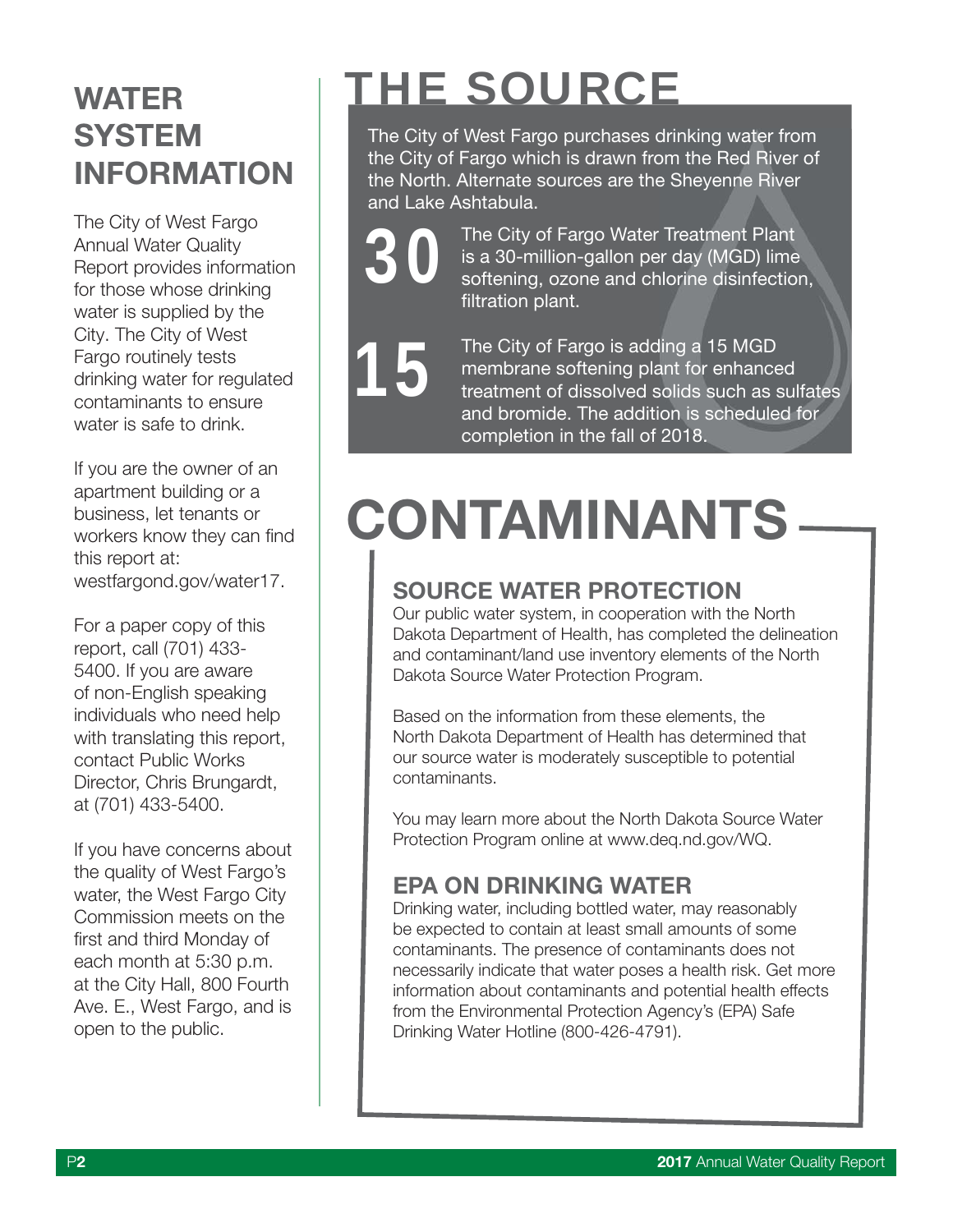# CONTAMINANTS

The sources of drinking water (both tap water and bottled water) include rivers, lakes, streams, ponds, reservoirs, springs, and wells. As water travels over the surface of the land or through the ground, it dissolves naturally occurring minerals and, in some cases, radioactive material, and can pick up substances resulting from the presence of animals or from human activity.

### POSSIBLE SOURCE WATER CONTAMINANTS:

#### Microbial Contaminants....

such as viruses and bacteria, that may come from sewage treatment plants, septic systems, agricultural livestock operations, and wildlife

#### Inorganic Contaminants....

such as salts and metals, which can be naturally occurring or result from urban storm water runoff, industrial, or domestic wastewater discharges, oil and gas production, mining, or farming

#### Pesticides and Herbicides....

which may come from a variety of sources such as agriculture, urban storm water runoff, and residential uses

#### **Organic Chemical Contaminants...**

including synthetic and volatile organic chemicals, which are by-products of industrial processes and petroleum production, and can also come from gas stations, urban storm water runoff, and septic systems

#### Radioactive Contaminants....

which can be naturally occurring or be the result of oil and gas production and mining activities

In order to ensure that tap water is safe to drink, EPA prescribes regulations that limit the amount of certain contaminants in water provided by public water systems.

Food and Drug Administration (FDA) regulations establish limits for contaminants in bottled water which must provide the same protection for public health.

Some people may be more vulnerable to contaminants in drinking water than the general population.

eneral population<br>general population<br>ind<br>for lead<br>by flushil<br>for 30 se<br>minutes<br>water for<br>water for<br>sight, surface of the chemotherapy, pe<br>organ transplants,<br>other immune system<br>of the chemotherapy, pe<br>organ transplants,<br>ot "Minimize the potential for lead exposure by flushing your tap for 30 seconds to 2 minutes before using water for drinking."

Immuno-compromised persons such as persons with cancer undergoing chemotherapy, persons who have undergone organ transplants, people with HIV/AIDS or other immune system disorders, some elderly, and infants can be particularly at risk from infections.

These people should seek advice about drinking water from their health care providers. EPA/Centers for Disease Control (CDC) guidelines on appropriate means to lessen the risk of infection by Cryptosporidium and other microbial contaminants are available from the Safe Water Drinking Hotline.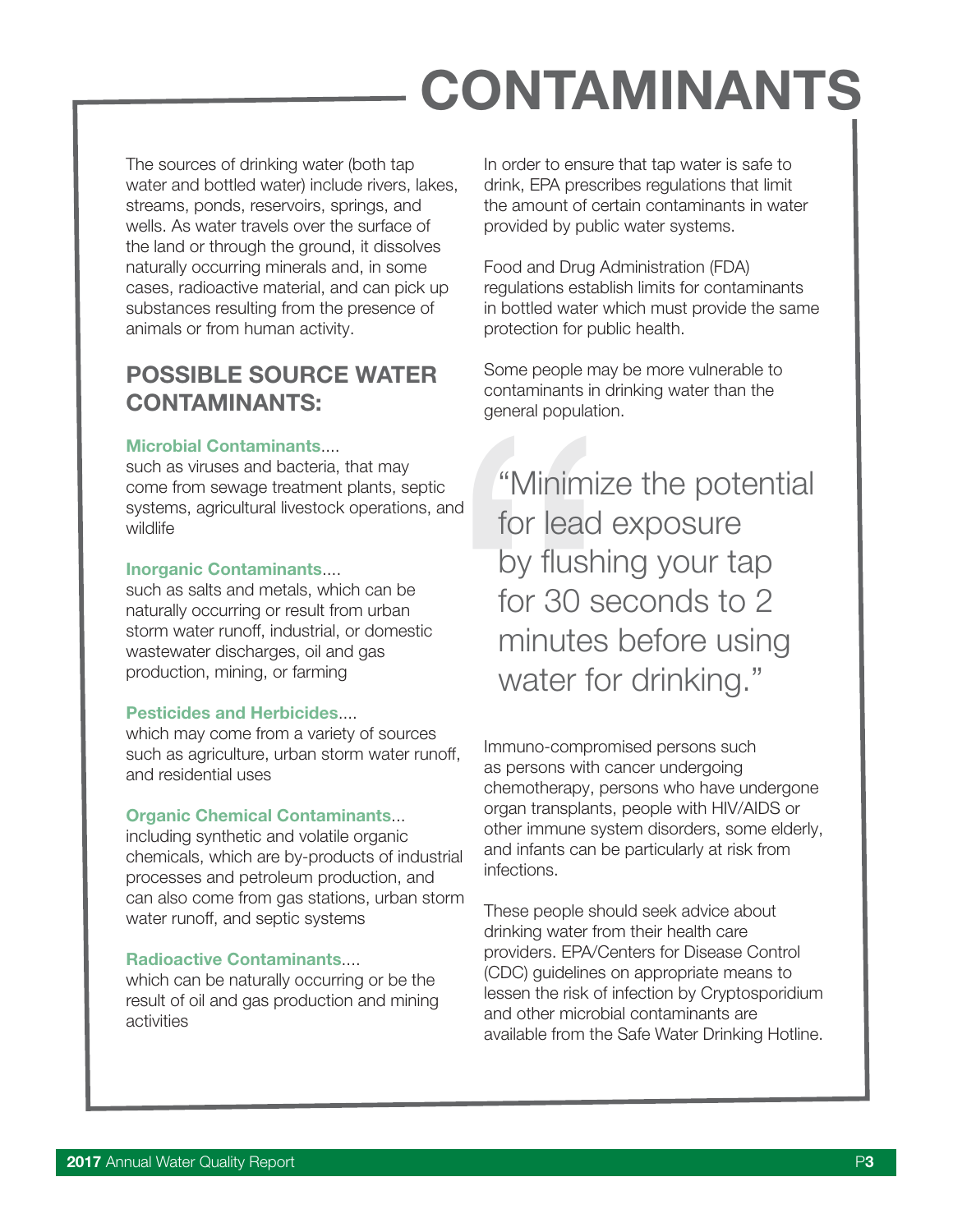# CONTAMINANTS

#### Lead

If present, elevated levels of lead can cause serious health problems, especially for pregnant women and young children. Lead in drinking water is primarily from materials and components associated with service lines and home plumbing. City of West Fargo is responsible for providing high quality drinking water, but cannot control the variety of materials used in plumbing components. When your water has been sitting for several hours, you can minimize the potential for lead exposure by flushing your tap for 30 seconds to 2 minutes before using water for drinking or cooking. If you are concerned about lead in your water, you may wish to have your water tested. Information on lead in drinking water, testing methods, and steps you can take to minimize exposure is available from the Safe Drinking Water Hotline or at www.epa.gov/ safewater/lead.

### TESTING RESULTS

#### **Cryptosporidium**

Cryptosporidium is a microbial parasite which is found in surface waters throughout the United States. Although Cryptosporidium can be removed by filtration, the most common filtration methods cannot guarantee 100 percent removal. Symptoms of Cryptosporidium infection may include nausea, diarrhea and abdominal cramps.

Most healthy individuals are able to overcome these symptoms within a few weeks. However, immuno-compromised individuals have more difficulty and are

at greater risk of developing severe or potentially life threatening illness.

Cryptosporidium must be ingested to cause disease and it may be ingested through means other than drinking water. Immunocompromised individuals are encouraged to consult their doctors regarding the appropriate precautions to take to avoid infection.

The City of Fargo completed the third round of testing of the source water for Cryptosporidium in 2017 to comply with the Long-Term 2 Enhanced Surface Water Treatment Rule (LT2ESWTR). The analysis of 24 samples resulted in an average of 0.095 oocysts per liter in the source water (Red River or Sheyenne River). This concentration of Cryptosporidium results in the treatment facility falling into the second lowest of four levels of required treatment. This result requires the City of Fargo to enhance the treatment of the source water by lowering individual and combined filter turbidity results. The City of Fargo intends to add a filter-to-waste process to the treatment plant to meet this requirement.

#### Bromate\*

The City of Fargo's highest sample of bromate exceeded the EPA limits in drinking water in 2017.

Some people who drink water containing bromate in excess of the MCL over many years may have an increased risk of getting cancer. The City of Fargo is committed to reducing bromate levels in the treated water to meet EPA regulatory limits.

# Safe Water Drinking Hotline: 800.426.4791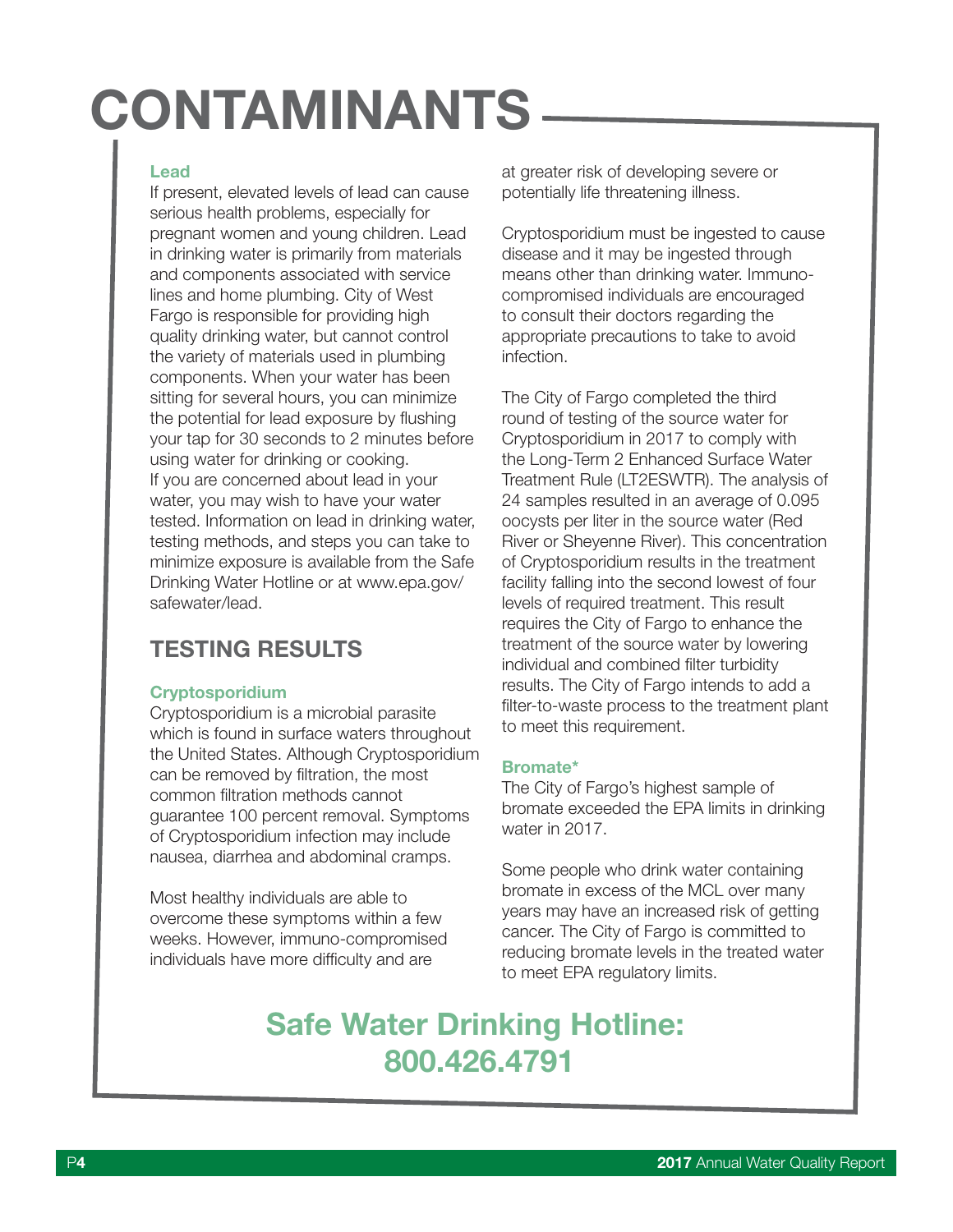**To ensure that tap water is safe to drink, EPA prescribes regulations to limit the amount of contaminants in water provided by public water systems. The table**  To ensure that tap water is safe to drink, EPA prescribes regulations to limit the amount of contaminants in water provided by public water systems. The table below lists all of the drinking water contaminants that we dete

Although many more contaminants were tested, only those substances listed below were found in your water. All sources of drinking water contain some naturally occurring contaminants. At low levels, these substances are generally not harmful in our drinking water. Removing all contaminants would be extremely expensive, and in most cases, would not provide increased protection of public health. A few naturally occurring minerals may actually improve the taste of drinking water and have nutritional value at low levels.

Unless otherwise noted, the data presented in this table is from testing done in the calendar year of the report. The

EPA or the State requires us to monitor for certain contaminants less than once per year because the concentrations of these contaminants do not vary significantly from year to year, or the system is not considered vulnerable to this type of contamination.

As such, some of our data, though representative, may be more than one year old.

In this table you will find terms and abbreviations that might not be familiar to you. To help you better understand these terms, we have provided the definitions below the table.

|                                                                                                                   | <b>MCLG</b>       | MCL,                  | <b>Detect</b> | Range |      |                       |                  |                                                 |  |
|-------------------------------------------------------------------------------------------------------------------|-------------------|-----------------------|---------------|-------|------|-----------------------|------------------|-------------------------------------------------|--|
| <b>Contaminants</b>                                                                                               | or<br><b>MRDL</b> | TT, or<br><b>MRDL</b> | In<br>Water   | Low   | High | <b>Sample</b><br>Date | <b>Violation</b> | <b>Typical</b><br><b>Source</b>                 |  |
| <b>Disinfectants &amp; Disinfection By-Products</b>                                                               |                   |                       |               |       |      |                       |                  |                                                 |  |
| (There is convincing evidence that addition of a disinfectant is necessary for control of microbial contaminants) |                   |                       |               |       |      |                       |                  |                                                 |  |
| Bromate $(ppb)*$                                                                                                  | $\mathbf{0}$      | 10                    | 12            | ND    | 88   | 2017                  | Yes              | By-product of<br>drinking water<br>disinfection |  |
| Chloramine (as $Cl2$ ) (mg/L)                                                                                     | 4                 | $\overline{4}$        | 3.3           | 2.71  | 3.47 | 2017                  | No               | Water additive<br>used to control<br>microbes   |  |
| Haloacetic Acids (HAA5) (ppb)                                                                                     | NA                | 60                    | 21            | 6.98  | 35.8 | 2017                  | No               | By-product of<br>drinking water<br>chlorination |  |
| <b>TTHMs</b> [Total<br>Trihalomethanes] (ppb)                                                                     | NA                | 80                    | 17            | 4.45  | 36.8 | 2017                  | No               | By-product of<br>drinking water<br>disinfection |  |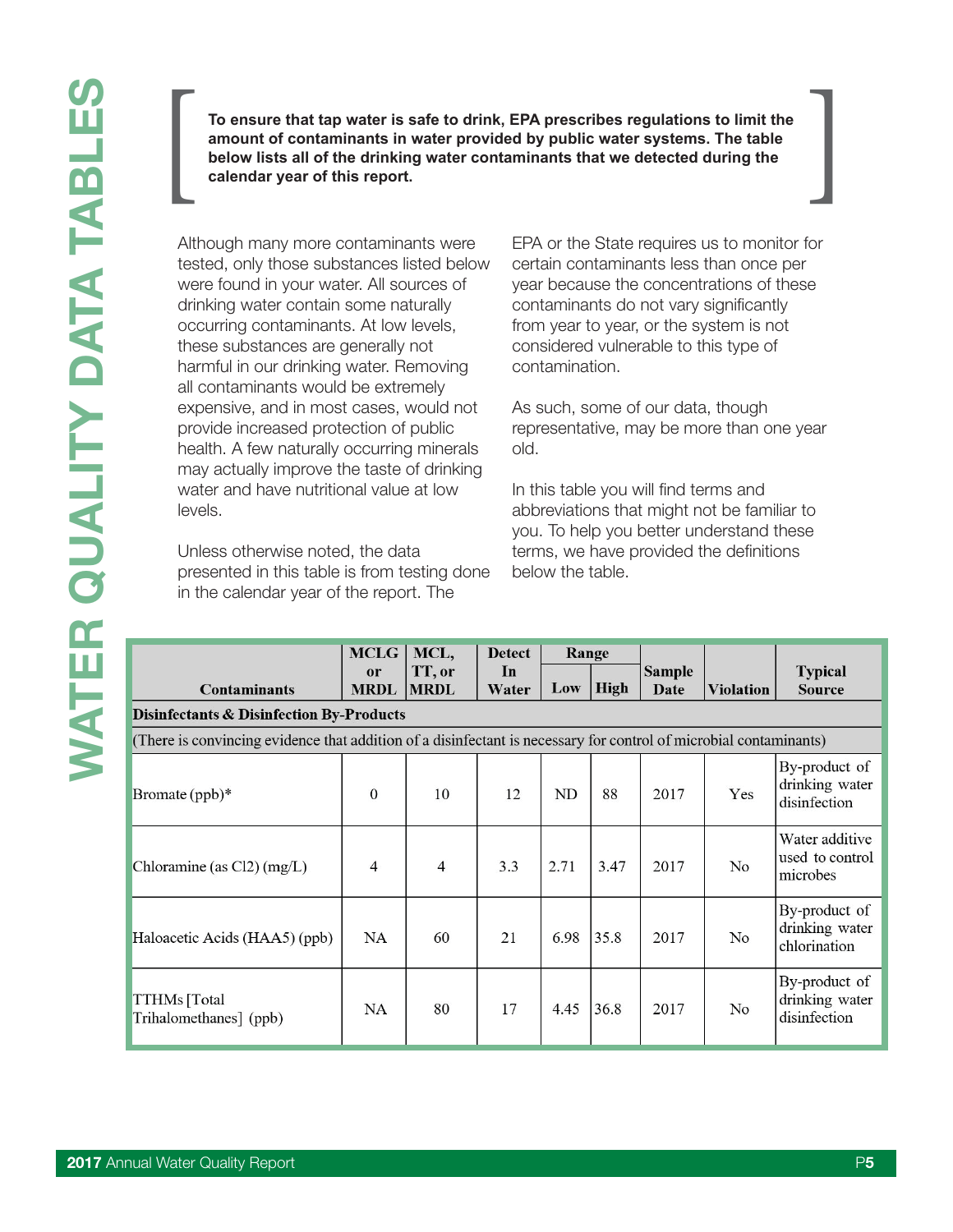|                                         | <b>MCLG</b>             | MCL,   | Detect In     | Range     |             |                       |                  |                                                                                                         |
|-----------------------------------------|-------------------------|--------|---------------|-----------|-------------|-----------------------|------------------|---------------------------------------------------------------------------------------------------------|
| <b>Inorganic Contaminants</b>           | or<br><b>MRDLG MRDL</b> | TT, or | Your<br>Water | Low       | <b>High</b> | <b>Sample</b><br>Date | <b>Violation</b> | <b>Typical Source</b>                                                                                   |
| Bromide (ppm)                           | N/A                     | N/A    | 0.261         | 0.028     | 0.261       | 2017                  | N/A              | Erosion of natural<br>deposits                                                                          |
| Nitrate [measured]<br>as Nitrogen](ppm) | 10                      | 10     | 0.24          | <b>NA</b> | <b>NA</b>   | 2017                  | No               | Runoff from fertilizer<br>use; Leaching from<br>septic tanks, sewage;<br>Erosion of natural<br>deposits |

| <b>Contaminants</b>                                                                                                                                                                                                                     | <b>MCLG</b><br>or<br><b>MRDLG</b> |     | MCL.<br>TT, or<br><b>MRDL</b> | Detect In<br>Your<br>Water                     |  | Range<br>Low    | High           | Sample<br>Date        | <b>Violation</b>                                                           | <b>Typical</b><br>Source |  |
|-----------------------------------------------------------------------------------------------------------------------------------------------------------------------------------------------------------------------------------------|-----------------------------------|-----|-------------------------------|------------------------------------------------|--|-----------------|----------------|-----------------------|----------------------------------------------------------------------------|--------------------------|--|
| Microbiological Contaminants                                                                                                                                                                                                            |                                   |     |                               |                                                |  |                 |                |                       |                                                                            |                          |  |
| Turbidity (NTU)                                                                                                                                                                                                                         | NA                                |     | 0.3                           | 0.201                                          |  | NA              | <b>NA</b>      | 2017                  | No                                                                         | Soil runoff              |  |
| 100% of the samples were below the TT value of .3. A value less than 95% constitutes a TT violation. The highest<br>single measurement was 0.201. Any measurement in excess of 1 is a violation unless otherwise approved by the state. |                                   |     |                               |                                                |  |                 |                |                       |                                                                            |                          |  |
| <b>Total Organic Carbon Removal</b>                                                                                                                                                                                                     |                                   |     |                               |                                                |  |                 |                |                       |                                                                            |                          |  |
| Alkalinity-Source (ppm)                                                                                                                                                                                                                 |                                   | N/A | N/A                           | 337                                            |  | 183             | 337            | 2017                  | N/A                                                                        | Naturally<br>Present     |  |
| Carbon, Total Organic<br>(TOC)-Finished (ppm)                                                                                                                                                                                           |                                   | N/A | N/A                           | 6.61                                           |  | 3.44            | 6.61           | 2017                  | N/A                                                                        | Naturally<br>Present     |  |
| Carbon, Total Organic<br>(TOC)- Source (ppm)                                                                                                                                                                                            |                                   | N/A | N/A                           | 9.7                                            |  | 5.67            | 9.70           | 2017                  | N/A                                                                        | Naturally<br>Present     |  |
| <b>Contaminants</b>                                                                                                                                                                                                                     | <b>MCLG AL</b>                    |     | Your<br>Water                 | <b>Sample Exceeding Exceeds</b><br><b>Date</b> |  | # Samples<br>AL | AL             | <b>Typical Source</b> |                                                                            |                          |  |
| <b>Inorganic Contaminants</b><br>Copper - action level at<br>consumer taps (ppm)                                                                                                                                                        | 1.3                               |     | 1.3   0.0584                  | 2017                                           |  |                 | $\theta$<br>No |                       | Corrosion of household<br>plumbing systems; Erosion of<br>natural deposits |                          |  |
| <b>Inorganic Contaminants</b>                                                                                                                                                                                                           |                                   |     |                               |                                                |  |                 |                |                       |                                                                            |                          |  |
| Lead - action level at consumer<br>$\vert$ taps (ppb)                                                                                                                                                                                   | $\theta$                          | 15  | <b>ND</b>                     | 2017                                           |  | $\theta$        | No             |                       | Corrosion of household<br>plumbing systems; Erosion of<br>natural deposits |                          |  |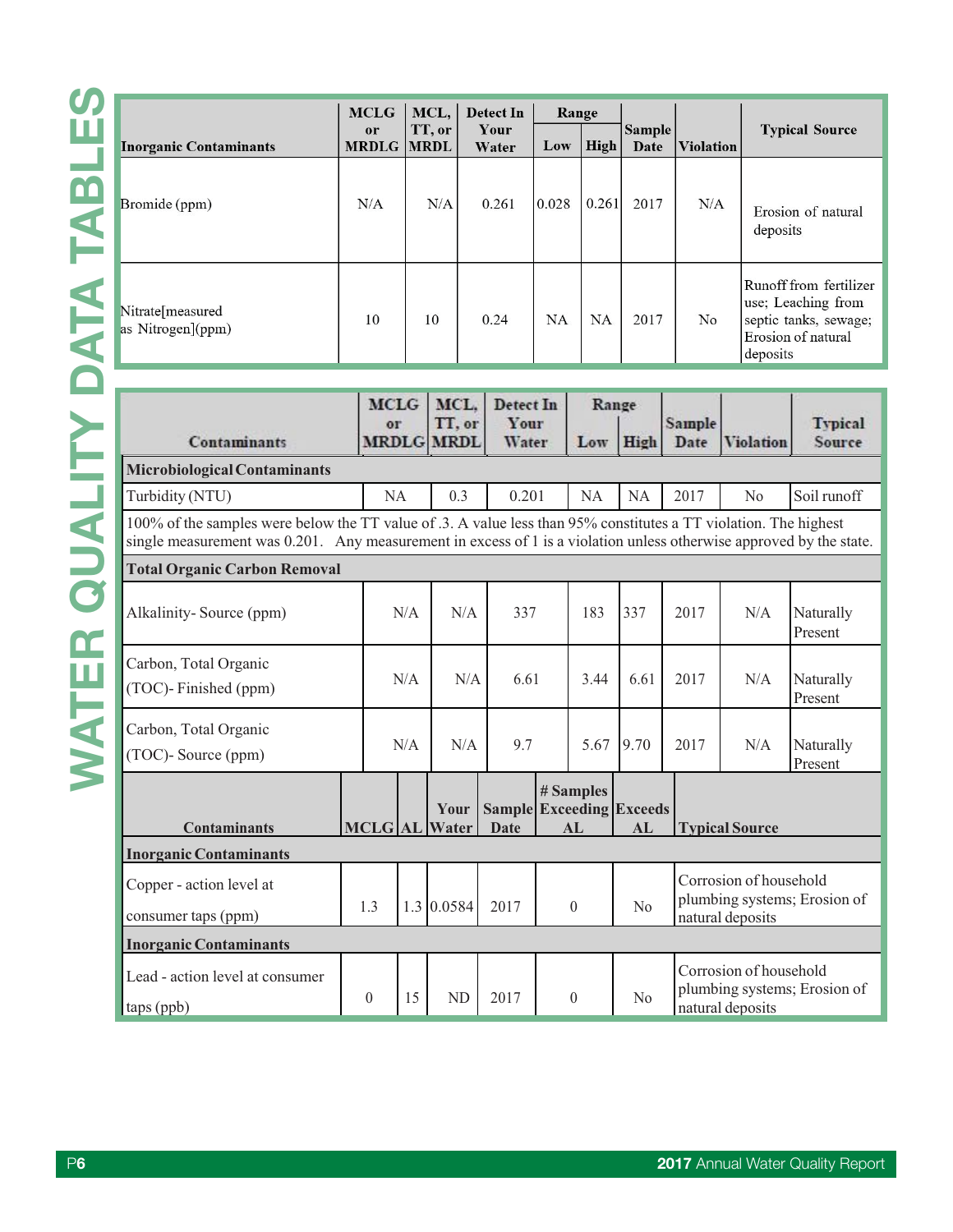

Action Level (AL): The concentration of a contaminant which, if exceeded, triggers treatment or other requirements which a water system must follow.

Maximum Contaminant Level (MCL): The highest level of a contaminant allowed in drinking water. MCLs are set as close to the MCLGs as feasible using the best available treatment technology.

Maximum Contaminant Level Goal (MCLG): The level of a contaminant in drinking water below which there is no known or expected risk to health. MCLGs allow for a margin of safety.

MFL: Million fibers per liter, used to measure asbestos concentration

mg/L mg/L: Number of milligrams of substance in one liter of water

MNR: Monitored Not Regulated

MPL: State Assigned Maximum Permissible Level

MRDL: Maximum residual disinfectant level. The highest level of a disinfectant allowed in drinking water. There is convincing evidence that addition of a disinfectant is necessary for control of microbial contaminants.

MRDLG: Maximum residual disinfection level goal. The level of a drinking water disinfectant below which there is no known or expected risk to health. MRDLGs do not reflect the benefits of the use of disinfectants to control microbial contaminants.

mrem/yr mrem/yr: Millirems per year (a measure of radiation absorbed by the body)

NA: Not applicable

ND: Not detected

#### Nephelometric Turbidity Units

(NTU): Turbidity measures the cloudiness of water. It indicates the effectiveness of a filtration system.

NR: Monitoring not required, but recommended.

pCi/L pCi/L: Picocuries per liter (a measure of radioactivity)

ppb: Parts per billion, or micrograms per liter (μg/L) ppm: Parts per million, or milligrams per liter (mg/L)

ppt: Parts per trillion, or nanograms per liter

ppq: Parts per quadrillion, or picograms per liter

#### Percent positive samples/

month: Percent of samples taken monthly that were positive

positive samples/month: Number of samples taken monthly that were found to be positive

positive samples/yr: The number of positive samples taken that year

#### Treatment Technique (TT): A

required process intended to reduce the level of a contaminant in drinking water.

ug/L: Number of micrograms of substance in one liter of water

Variances and Exemptions: State or EPA permission not to meet an MCL or a treatment technique under certain conditions.